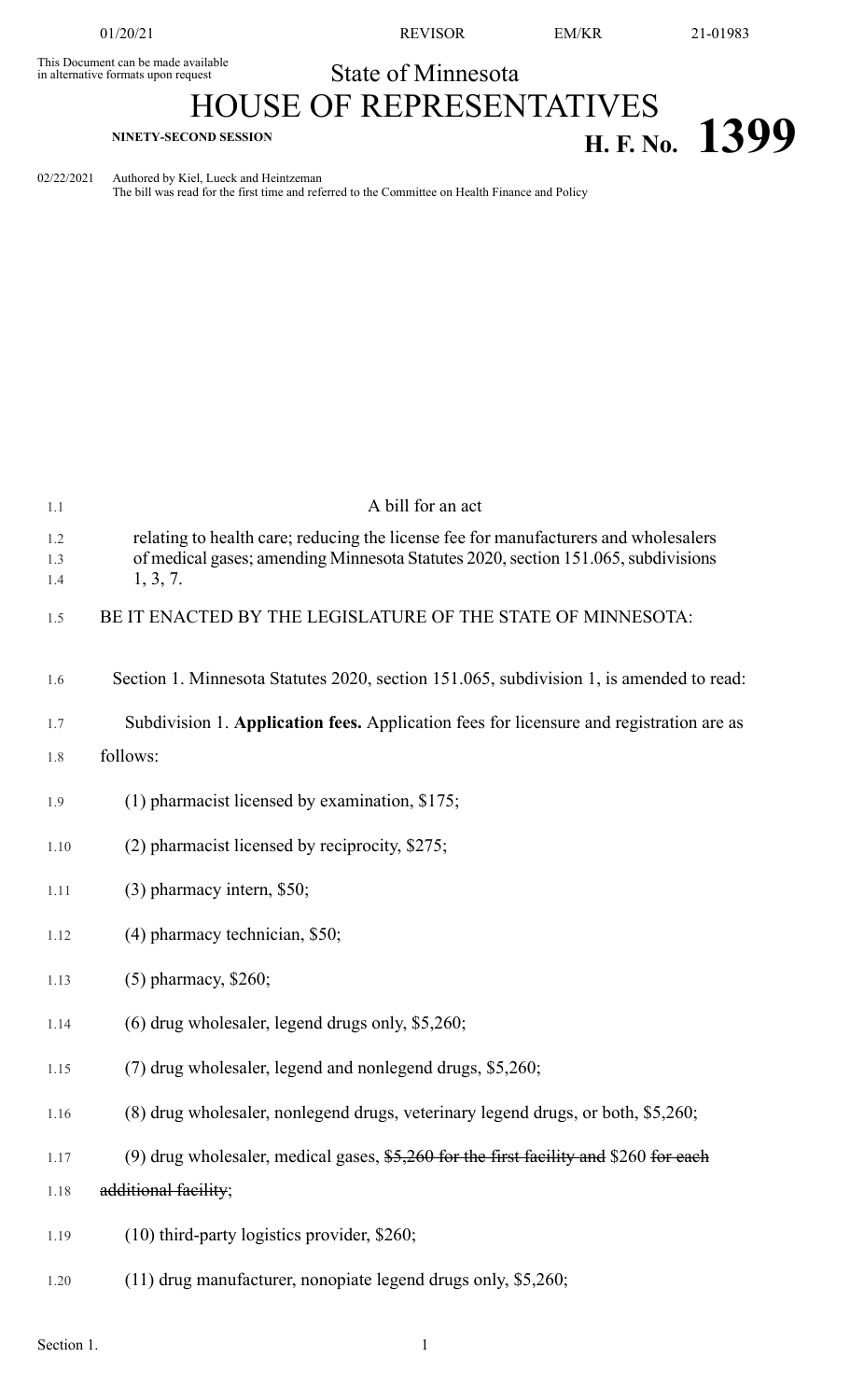| 2.1  | (12) drug manufacturer, nonopiate legend and nonlegend drugs, \$5,260;                    |
|------|-------------------------------------------------------------------------------------------|
| 2.2  | (13) drug manufacturer, nonlegend or veterinary legend drugs, \$5,260;                    |
| 2.3  | (14) drug manufacturer, medical gases, $$5,260$ for the first facility and \$260 for each |
| 2.4  | additional facility;                                                                      |
| 2.5  | (15) drug manufacturer, also licensed as a pharmacy in Minnesota, \$5,260;                |
| 2.6  | (16) drug manufacturer of opiate-containing controlled substances listed in section       |
| 2.7  | 152.02, subdivisions 3 to 5, \$55,260;                                                    |
| 2.8  | $(17)$ medical gas dispenser, \$260;                                                      |
| 2.9  | (18) controlled substance researcher, \$75; and                                           |
| 2.10 | (19) pharmacy professional corporation, \$150.                                            |
| 2.11 | <b>EFFECTIVE DATE.</b> This section is effective the day following final enactment.       |
| 2.12 | Sec. 2. Minnesota Statutes 2020, section 151.065, subdivision 3, is amended to read:      |
| 2.13 | Subd. 3. Annual renewal fees. Annual licensure and registration renewal fees are as       |
| 2.14 | follows:                                                                                  |
| 2.15 | $(1)$ pharmacist, \$175;                                                                  |
| 2.16 | (2) pharmacy technician, \$50;                                                            |
| 2.17 | $(3)$ pharmacy, \$260;                                                                    |
| 2.18 | $(4)$ drug wholesaler, legend drugs only, \$5,260;                                        |
| 2.19 | (5) drug wholesaler, legend and nonlegend drugs, \$5,260;                                 |
| 2.20 | (6) drug wholesaler, nonlegend drugs, veterinary legend drugs, or both, \$5,260;          |
| 2.21 | (7) drug wholesaler, medical gases, $$5,260$ for the first facility and \$260 for each    |
| 2.22 | additional facility;                                                                      |
| 2.23 | (8) third-party logistics provider, \$260;                                                |
| 2.24 | (9) drug manufacturer, nonopiate legend drugs only, \$5,260;                              |
| 2.25 | (10) drug manufacturer, nonopiate legend and nonlegend drugs, \$5,260;                    |
| 2.26 | (11) drug manufacturer, nonlegend, veterinary legend drugs, or both, \$5,260;             |
| 2.27 | (12) drug manufacturer, medical gases, $$5,260$ for the first facility and \$260 for each |
| 2.28 | additional facility;                                                                      |